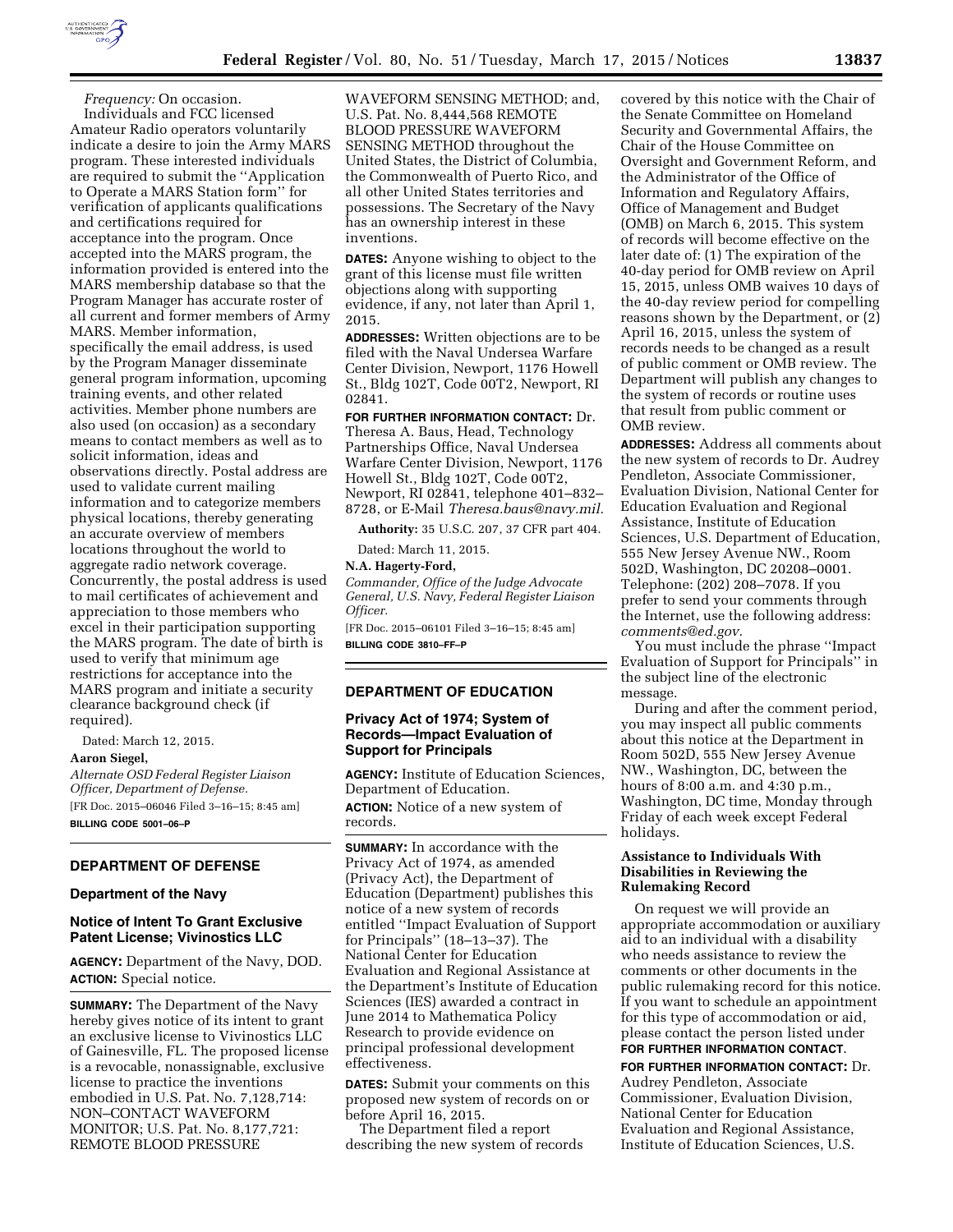Department of Education, 555 New Jersey Avenue NW., Room 502D, Washington, DC 20208–0001. Telephone: (202) 208–7078. If you use a telecommunications device for the deaf (TDD) or a text telephone (TTY), you may call the Federal Relay Service (FRS), toll free, at 1–800–877–8339.

Individuals with disabilities can obtain this document in an accessible format (*e.g.,* braille, large print, audiotape, or compact disc) on request to the contact person listed in this section.

## **SUPPLEMENTARY INFORMATION:**

#### **Introduction**

The Privacy Act (5 U.S.C. 552a(e)(4) and (e)(11)) requires the Department to publish in the **Federal Register** this notice of a new system of records maintained by the Department. The Department's regulations implementing the Privacy Act are contained in part 5b of title 34 of the Code of Federal Regulations (CFR).

The Privacy Act applies to any record about an individual that is maintained in a system of records from which individually identifying information is retrieved by a unique identifier associated with each individual, such as a name or Social Security number (SSN). The information about each individual is called a ''record,'' and the system, whether manual or computerbased, is called a ''system of records.''

The Privacy Act requires each agency to publish a notice of a system of records in the **Federal Register** and to prepare and send a report to OMB whenever the agency publishes a new system of records or makes a significant change to an established system of records. Each agency is also required to send copies of the report to the Chair of the Senate Committee on Homeland Security and Governmental Affairs and the Chair of the House Committee on Oversight and Government Reform. These reports are intended to permit an evaluation of the probable effect of the proposal on the privacy rights of individuals.

The system will contain personally identifying information on approximately 37,500 students, 1,200 teachers, and 100 principals from 10 school districts and will include, but will not necessarily be limited to, data on: (1) For students, standardized math and English/Language Arts test scores, age, sex, race/ethnicity, grade, eligibility for free/reduced-price lunches, English Learner status, individualized education plan status, school enrollment dates, attendance, and discipline records, and (2) for principals and teachers,

individual district identifiers, school assignments, grades and subjects taught, and any available principal and teacher background characteristics, including age, sex, race/ethnicity, certifications, degrees, years of teaching experience, scores on licensure or certification tests, and teacher and principal performance ratings from district evaluation systems.

*Electronic Access to This Document:*  The official version of this document is the document published in the **Federal Register**. Free Internet access to the official edition of the **Federal Register**  and the Code of Federal Regulations is available via the Federal Digital System at: *[www.gpo.gov/fdsys.](http://www.gpo.gov/fdsys)* At this site you can view this document, as well as all other documents of this Department published in the **Federal Register**, in text or Adobe Portable Document Format (PDF). To use PDF you must have Adobe Acrobat Reader, which is available free at the site.

You may also access documents of the Department published in the **Federal Register** by using the article search feature at: *[www.federalregister.gov.](http://www.federalregister.gov)*  Specifically, through the advanced search feature at this site, you can limit your search to documents published by the Department.

Dated: March 12, 2015.

#### **Sue Betka,**

*Acting Director, Institute of Education Sciences.* 

For the reasons discussed in the preamble, the Director of the Institute of Education Sciences, U.S. Department of Education (Department) publishes a notice of a new system of records to read as follows:

#### **SYSTEM NUMBER: 18–13–37**

#### **SYSTEM NAME:**

Impact Evaluation of Support for Principals.

# **SECURITY CLASSIFICATION:**

## None.

## **SYSTEM LOCATIONS:**

(1) Evaluation Division, National Center for Education Evaluation and Regional Assistance, Institute of Education Sciences (IES), U.S. Department of Education, 555 New Jersey Avenue NW., Room 502D, Washington, DC 20208–0001.

(2) Mathematica Policy Research, P.O. Box 2393, Princeton, NJ 08543–2393 (contractor).

## **CATEGORIES OF INDIVIDUALS COVERED BY THE SYSTEM:**

The system of records will include personally identifying information

about the students, teachers, and principals who participate in the study. The system will contain records on approximately 1,200 teachers, 100 principals, and 37,500 students from 10 school districts.

## **CATEGORIES OF RECORDS IN THE SYSTEM:**

For students, this information will include, but will not necessarily be limited to, standardized math and English/Language Arts test scores, age, sex, race/ethnicity, grade, eligibility for free/reduced-price lunches, English Learner status, individualized education plan status, school enrollment dates, attendance, and discipline records. For principals and teachers, this information will include, but will not necessarily be limited to, individual district identifiers, school assignments, grades and subjects taught, and any available principal and teacher background characteristics, including age, sex, race/ethnicity, certifications, degrees, years of teaching experience, scores on licensure or certification tests, and teacher and principal performance ratings from district evaluation systems.

## **AUTHORITY FOR MAINTENANCE OF THE SYSTEM:**

The study is authorized under sections 171(b) and 173 of the Education Sciences Reform Act of 2002 (ESRA) (20 U.S.C. 9561(b) and 9563) and section 9601 of the Elementary and Secondary Education Act of 1965, as amended (ESEA) (20 U.S.C. 7941).

#### **PURPOSE(S):**

The information contained in the records maintained in this system will be used to conduct a rigorous study of the effectiveness of providing principals with professional development.

The study will address the following central research question: What are the impacts of principals' professional development on teacher retention, teacher effectiveness, and student achievement? Secondary research questions for the study are: What are principals' professional development experiences? What are the impacts of principals' professional development on school climate and principals' and teachers' practices?

#### **ROUTINE USES OF RECORDS MAINTAINED IN THE SYSTEM, INCLUDING CATEGORIES OF USERS AND THE PURPOSES OF SUCH USES:**

The Department may disclose information contained in a record in this system of records under the routine uses listed in this system of records without the consent of the individual if the disclosure is compatible with the purposes for which the record was collected. The Department may make these disclosures on a case-by-case basis